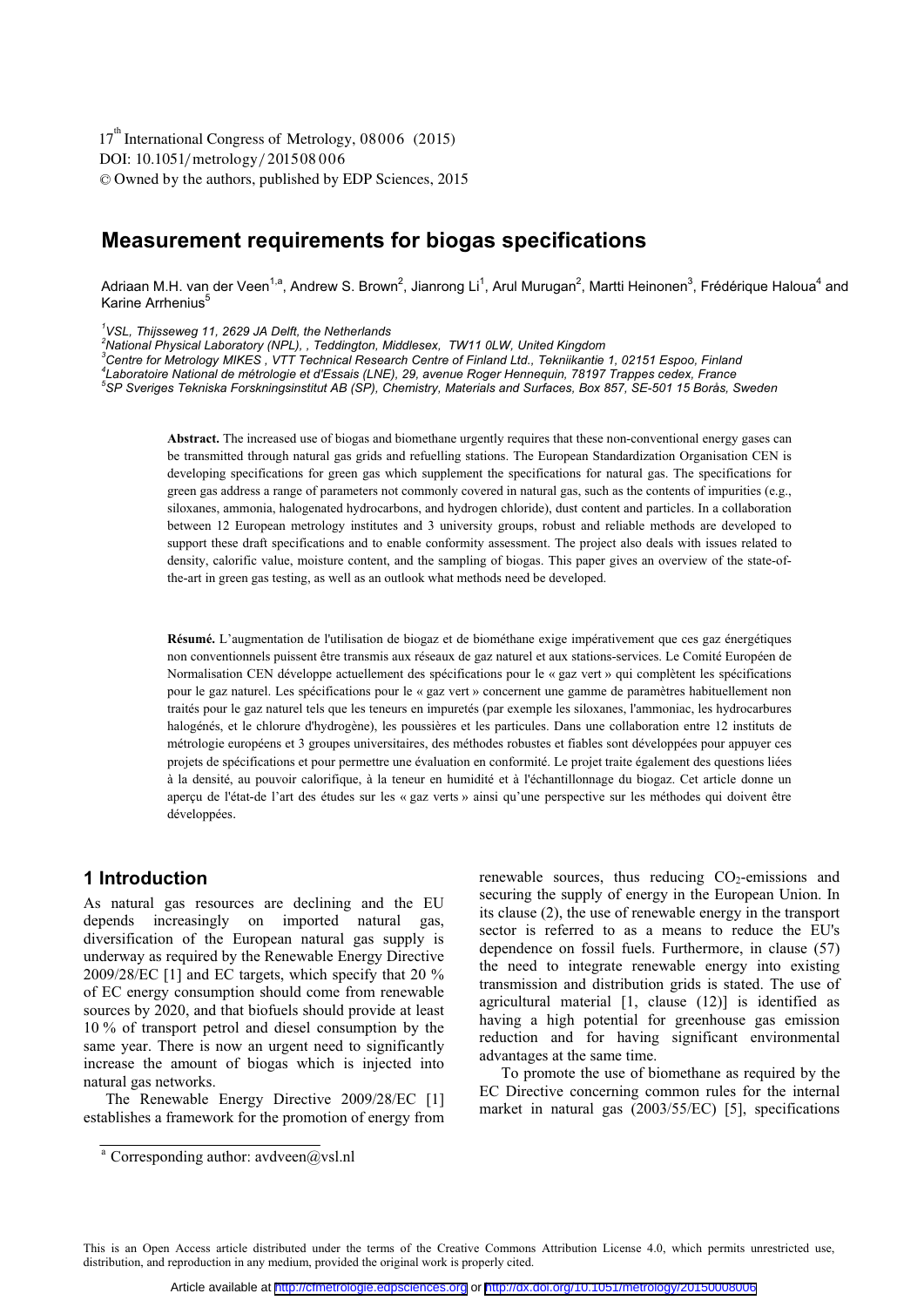have been developed for the injection of biomethane into the natural gas transport and distribution grids and for use as transport fuels. Access to the natural gas grids and fuelling stations is essential for the promotion of biomethane.

To support the use of green gas, the European Commission has issued mandate M/475 [3] to CEN, the European Organisation for Standardisation, concerning the specifications for upgraded biogas and biomethane for injection into natural gas grids and for use as transport fuel. This mandate was issued to facilitate the market penetration of biomethane through the development of a European Standard for a quality specification for biomethane. The development of these specifications (prEN 16723-1 [6] for grid injection and prEN 16723-2 [7] for refuelling stations) is well underway.

For the implementation of such specifications, metrologically traceable methods and reference materials are required to ensure that measurements of the relevant properties of biogas are robust and reliable. For a substantial number of parameters, such methods and reference materials are lacking. Reliable measurement results with stated uncertainties are a prerequisite for assessing conformity with the aforementioned specifications for biogas. This conformity assessment is a prerequisite for the trade and use of biogas and biomethane.

### **2 Biogas specifications**

The draft specifications prEN 16723-1 [6] for grid injection and prEN 16723-2 [7] for refuelling stations contain for a number of parameters specifications:

- 1) Silicon content
- 2) Compressor oil content
- 3) Dust content
- 4) Chlorine content
- 5) Fluorine content
- 6) Polycyclic aromatic hydrocarbon content
- 7) Ammonia content
- 8) Amine content
- 9) Hydrogen cyanide content
- 10) Hydrogen sulphide and carbonyl sulphide content

With respect to other properties, these specifications refer to the H-gas specification for natural gas [8], which is developed under mandate M/400 from the European Commission to CEN. For most of the impurity contents, maximum permissible levels are still being discussed. The draft specifications  $[6,7]$  take the view that these limits should be based on requirements with respect to the integrity of the natural gas infrastructure, including appliances, and the safety of end users. For many parameters, the specification is that the biomethane and upgraded biogas should be "technically free". This condition can be met in most cases by installing facilities for removal of impurities, or groups of impurities.

The silicon content is one of the parameters for which a maximum level is given  $(0.5 \text{ mg m}^{-3})$  under normal conditions), just as fluorine content  $(3.5 \text{ mg m}^3)$  and chlorine content  $(1 \text{ mg } \text{m}^3)$ .

In response to the development of these specifications, a project has been defined in the European

Metrology Research Programme (EMRP) to address the needs for measurement standards and reference methods. This project (EMRP ENG54 – Metrology for biogas) [10] aims to develop and validate methods for determining key impurities, moisture, particulates, calorific value, and density:

- Reference methods for the measurement of the contents of key impurities in biogas and biomethane: total silicon and siloxanes, sulphurcontaining compounds, aromatic hydrocarbons, halogenated hydrocarbons, ammonia, hydrogen cyanide, hydrogen chloride and carbon monoxide;
- Capabilities for the measurement of the particulate content and water content;
- Methods for the measurement of the calorific value, heat capacity, and density;
- A traceable method for determining the concentration of biomethane in samples of blended biomethane and natural gas;
- Methods for sampling biogas and biomethane in the field.

Ultimately, these methods can be used for, e.g., the development and delivery of certified reference materials, quality assurance schemes, including proficiency tests, calibrations, and the development of standardised test methods. These tools are essential for reliable, reproducible and accurate measurement, which in turn is essential for conformity assessment. For implementing the specifications, it is important that methods are available that are dedicated for assessing the quality of biomethane and upgraded biogas. Currently, these methods are lacking, and the draft specifications refer either to methods developed for air quality or methods not having been validated for biogas [6,7]. In the European Metrology Programme for Innovation and Research (EMPIR), a call has been published for the development and drafting of standardised test methods for biomethane and upgraded biogas [9] to fill this void. In this paper, the approaches chosen in ENG54

"Metrology for biogas" to meet the objectives are described, together with the first results.



Figure 1. Assessment of compliance for an impurity content, and a specified upper limit (UL). The case shown is for a 50%:50% sharing of the risk

Assessment of compliance with respect to regulatory limits [12] requires knowledge about, among others, the measurement uncertainty associated with the results, the sharing of the risks, and the probability level (see figure 1).

### **3 Impurities**

#### **3.1 Siloxanes**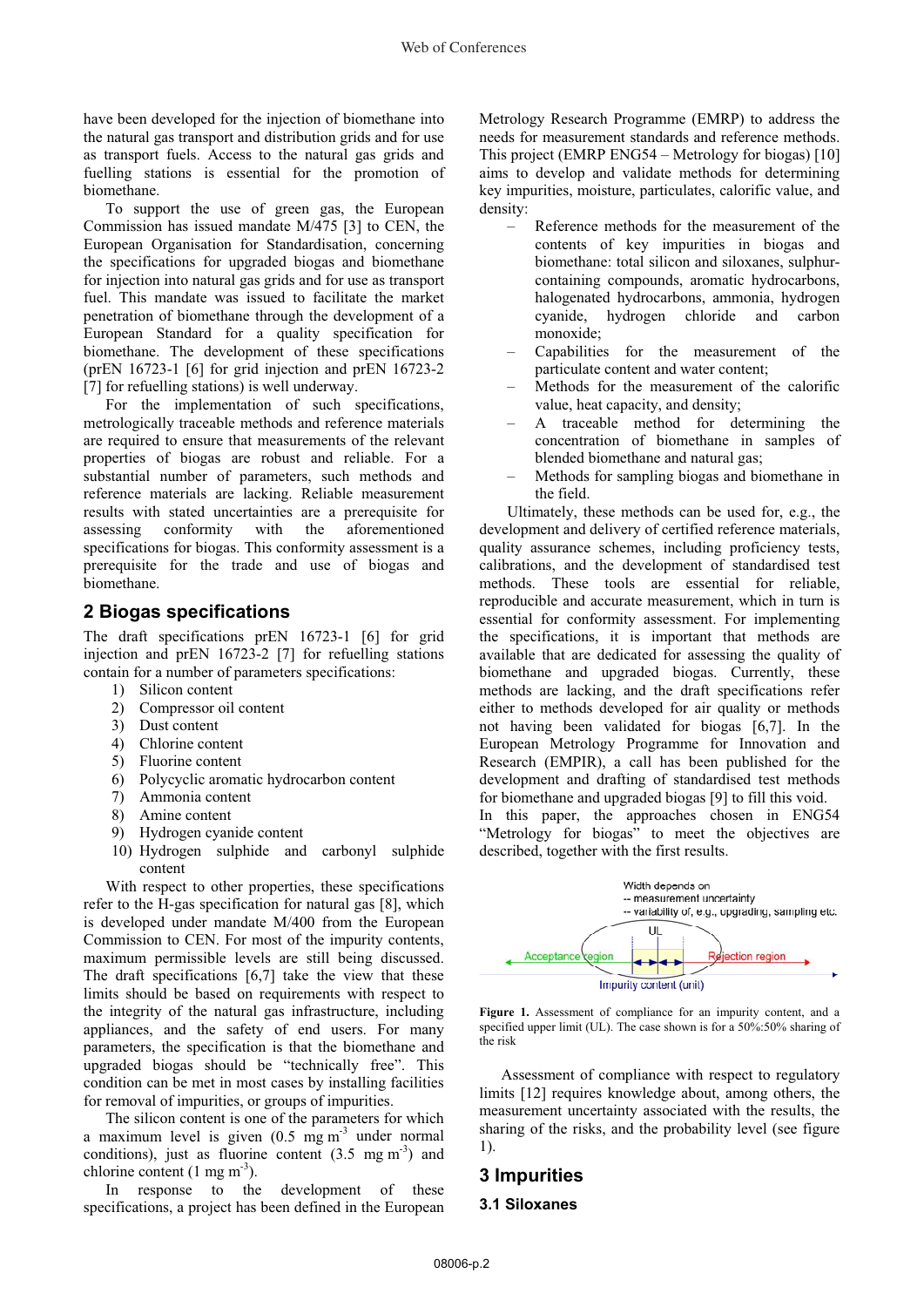In the EMRP project ENG01 "Characterisation of Energy Gases" [11], work on the development of measurement standards for siloxanes was already started. The results were promising, but indicated at the same time that substantially more work was needed. The work on siloxanes is continued in the ENG54 project. Two kinds of reference methods are being developed: one that measures the contents of the various siloxanes in biogas, and another that addresses the total silicon content. In principle, only the total silicon content is of relevance for the biogas specifications [6,7].

The work on the various siloxanes is for a number of reasons relevant in view of the objectives of the project. The behaviour of the siloxanes in gas mixtures in cylinders differs from compound to compound (see figure 2), so in order to understand the issues regarding the stability of the gas mixtures over time, data about the specific compounds is necessary. Furthermore, many environmental and air quality laboratories have already gas chromatographs (GCs) equipped with a mass spectrometer (MS) or flame ionisation detector (FID), so that one of the candidate methods for standardisation as field method would be a GC/MS or GC/FID method, and then calculating the total silicon content.



**Figure 2.** Stability of various siloxanes in methane in passivated gas cylinders [14]

#### **3.2 Sulphur-containing species**

Established reference methods and measurement standards for components like hydrogen sulphide [13], methyl mercaptan and ethyl mercaptan [15] already exist, although those for hydrogen sulphide have not been established in methane or biogas, but in nitrogen. At the same time, various national metrology institutes (NMIs) maintain primary standard gas mixtures (PSMs) for sulphur-containing species in methane.

Biogas is usually saturated with moisture and for testing equipment for measuring the sulphur content of untreated biogas, having CRMs certified for sulphur content in the presence of water is important. One of the critical factors is the stability of such mixtures. It is well known in the gas analysis area that water is a facilitator of many mechanisms and is expected to have an effect on

the stability of such CRMs. The feasibility of producing such CRMs is assessed.

#### **3.3 BTEX and PAH**

At the time of drafting the project proposal, the contentof BTEX (benzene, toluene, ethylbenzene, xylenes) was in the draft specification, but these have subsequently been removed. Nevertheless, methods for these compounds are developed, because (1) there is a lot of experience in determining the contents of these components, (2) these compounds can be viewed as representative for a much larger group of volatile organic compounds (VOCs), and (3) having validated reference methods and measurement standards is a great aid in assessing the performance of dynamic preparation techniques for gas mixture preparation, such as described in ISO 6145 [16]. These preparation methods are of particular importance for the development of measurement standards for reactive components, such as ammonia (section 3.5), hydrogen cyanide (section 3.6), and hydrogen chloride (section 3.7). For most of the other types of measurement standards for impurities, static gravimetry (ISO 6142 [17]) is used to produce calibration gas mixtures in cylinders.

For PAHs (polycyclic aromatic hydrocarbons), reference methods are developed for analysing biogas samples. Preparing gas mixtures using static gravimetry is not feasible, because of the low vapour pressure and the strong adsorption of these compounds on cylinder surfaces. Various dynamic preparation techniques have shown in the past to be suitable for developing measurement standards of these compounds in nitrogen and air [16]. These methods are further developed to be suitable for upgraded biogas and biomethane.

#### **3.4 Halogenated hydrocarbons**

Chlorine and fluorine atoms occur in different compounds in biogas. On one hand there are HF and HCl, whereas on the other many halogenated hydrocarbons occur.

For selected halogenated hydrocarbons, measurement standards are developed using static gravimetry. Five commonly encountered compounds have been chosen: dichloromethane, tetrachloroethylene, 1,4dichlorobenzene, 1,1,2-trichloro-1,2,2-trifluoroethane, dichlorodifluoromethane. The reference methods will be mostly based on various configurations of GC/MS or  $GC/ AED$  ( $AED = atomic emission detector$ ).

A method for total chlorine or total fluorine content is not foreseen in the ENG54 Biogas project – the challenges of measuring total halogenates in a traceable metrologically-robust fashion for different application has recently been discussed elsewhere [18].

#### **3.5 Ammonia**

The determination of ammonia in biogas is challenging not only because of the reactivity of ammonia, but also because most measurement techniques are based on infrared spectroscopy. Whereas for ammonia in air or nitrogen these techniques have not interferences from the matrix, the same cannot be said for biogas. Both carbon dioxide and methane are infrared active, so that most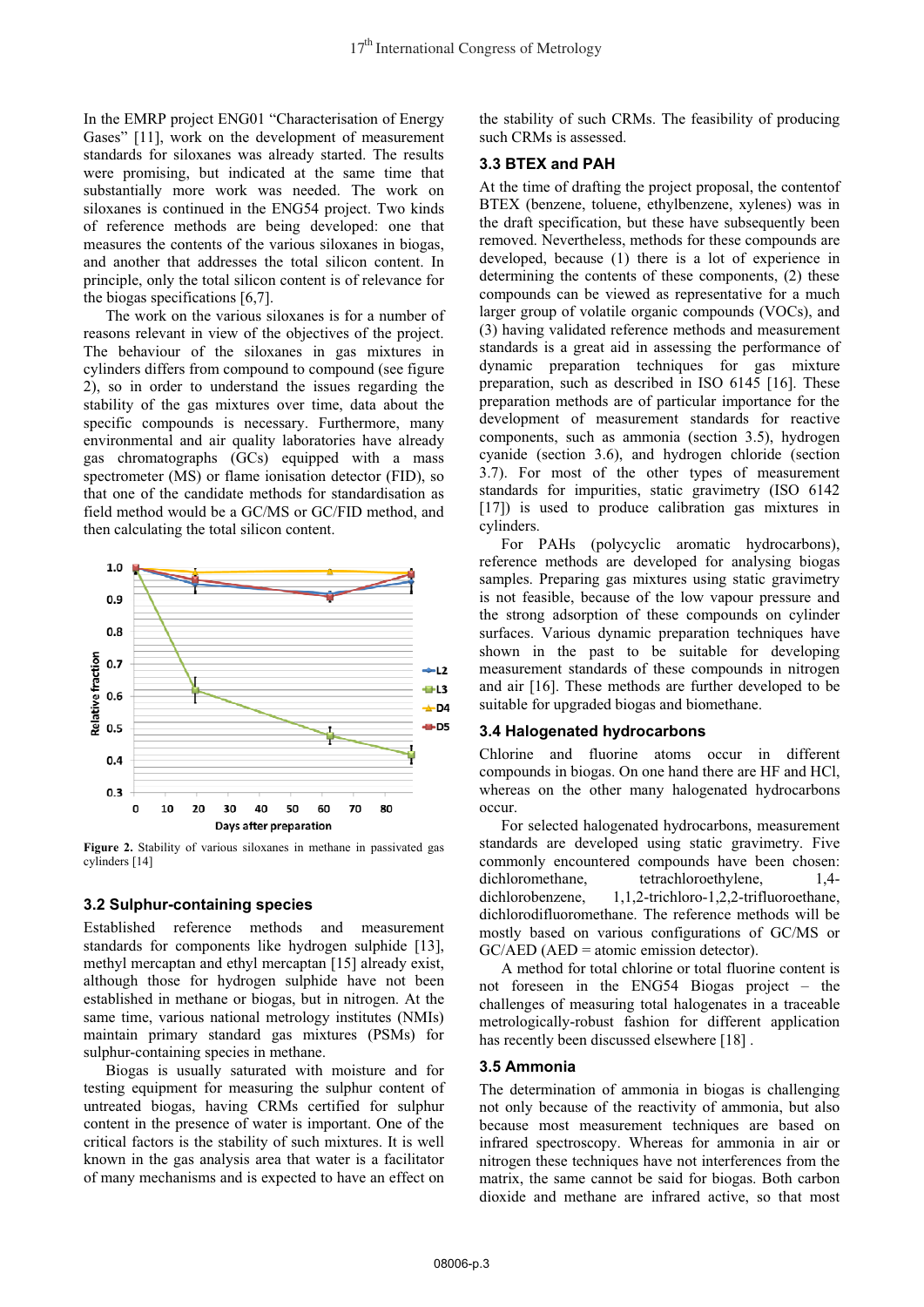commercial analysers are not performing well for ammonia in biogas. The first measurements with Fouriertransform infrared (FTIR) and cavity enhanced absorption spectroscopy (CEAS) have demonstrated the feasibility of determining the ammonia content in biomethane and upgraded biogas with limited effects of interferences (see figure 3).



**Figure 3.** Biogas background (left), ammonia in nitrogen absorption peak (middle) and ammonia in nitrogen spectrum (right) on a CEAS spectrometer [19]

Measurement standards can be realised both using static gravimetry as well as with dynamic gas mixture preparation methods.

#### **3.6 Hydrogen cyanide**

The metrology for hydrogen cyanide is not very well developed yet. The component is reactive and causes stability issues. Hydrogen cyanide is easily detectable with a dedicated cavity ring down spectrometer (CRDS) [20]. As with ammonia, the biogas matrix causes interferences (see figure **4**), but there are absorption bands of HCN with limited interferences.

Because of the stability issues with HCN in cylinders, a permeation method is under development for generating gas mixtures with a known fraction HCN. The method will be configured in such a way that it operates on a gravimetric basis to enhance the performance of the gas mixture preparation.

#### **3.7 Hydrogen chloride**

HF is not included in the scope of the ENG54 Biogas project, but HCl is. One of the issues with HF is that it is very difficult to handle and very aggressive with respect to valves, tubing and measurement equipment. HCl is causing less corrosion problems, in particular in the absence of water.

The approach for determining the hydrogen chloride content is broadly the same as for ammonia and hydrogen cyanide. Apart from CRDS, also Ion Mobility Spectroscopy (IMS) will be used in the validation work. A first series of measurements

Measurement standards are being developed using static and dynamic gas mixture preparation techniques.



**Figure 4.** Three spectra of hydrogen cyanide in a synthetic biogas matrix [19]

#### **3.8 Carbon monoxide**

For carbon monoxide, two approaches are followed. The draft specifications for biomethane and upgraded biogas [6,7] specify the gas chromatographic methods of ISO 6974 [21,22]. Not all GC configurations can be used for analysing carbon monoxide in biogas, because it often co-elutes with nitrogen. A suitable GC-method is developed, alongside an approach involving spectroscopy. The spectroscopic methods are interesting, because they would enable developing an on-line analyser capable of analysing a broad range of components, such as methane, carbon dioxide, water, ammonia, carbon monoxide, hydrogen chloride, and hydrogen cyanide. Components like nitrogen, hydrogen and oxygen cannot be detected when the analyser is based on infrared absorption. Nevertheless, such an analyser would be a significant step towards an easy-touse device that would also provide the data for calculating the biogas properties needed for fiscal metering, such as the calorific value, density, and Wobbe index [23]. The feasibility of developing such an instrument is part of ENG54 Biogas.

#### **4 Biogenic methane content**

One of the wishes of the European Commission is to have a method for determining the biogenic methane content in blends of gas from renewable sources and natural gas. The reason for this request is that the taxation of these gases is different, and then once blended there are currently no traceable methods for determining the biogenic methane content. The method is seen as a means to detect fraud in the trade of biomethane and upgraded biogas. In ENG54 Biogas, measurement standards are developed to support the GC/MS-based methods to measure the content of  $^{14}CH_4$ , containing an isotope of carbon  $(^{14}C)$  that can only originate from recent feedstocks [24]. The content of this isotopologue in natural gas is zero. The second approach involves the measurement of the isotopic signature of  ${}^{2}H/I$  $^{13}C/^{12}C$  to make the discrimination. The literature is unclear about the feasibility to discriminate between renewable and fossil gas on this basis.

### **5 Moisture**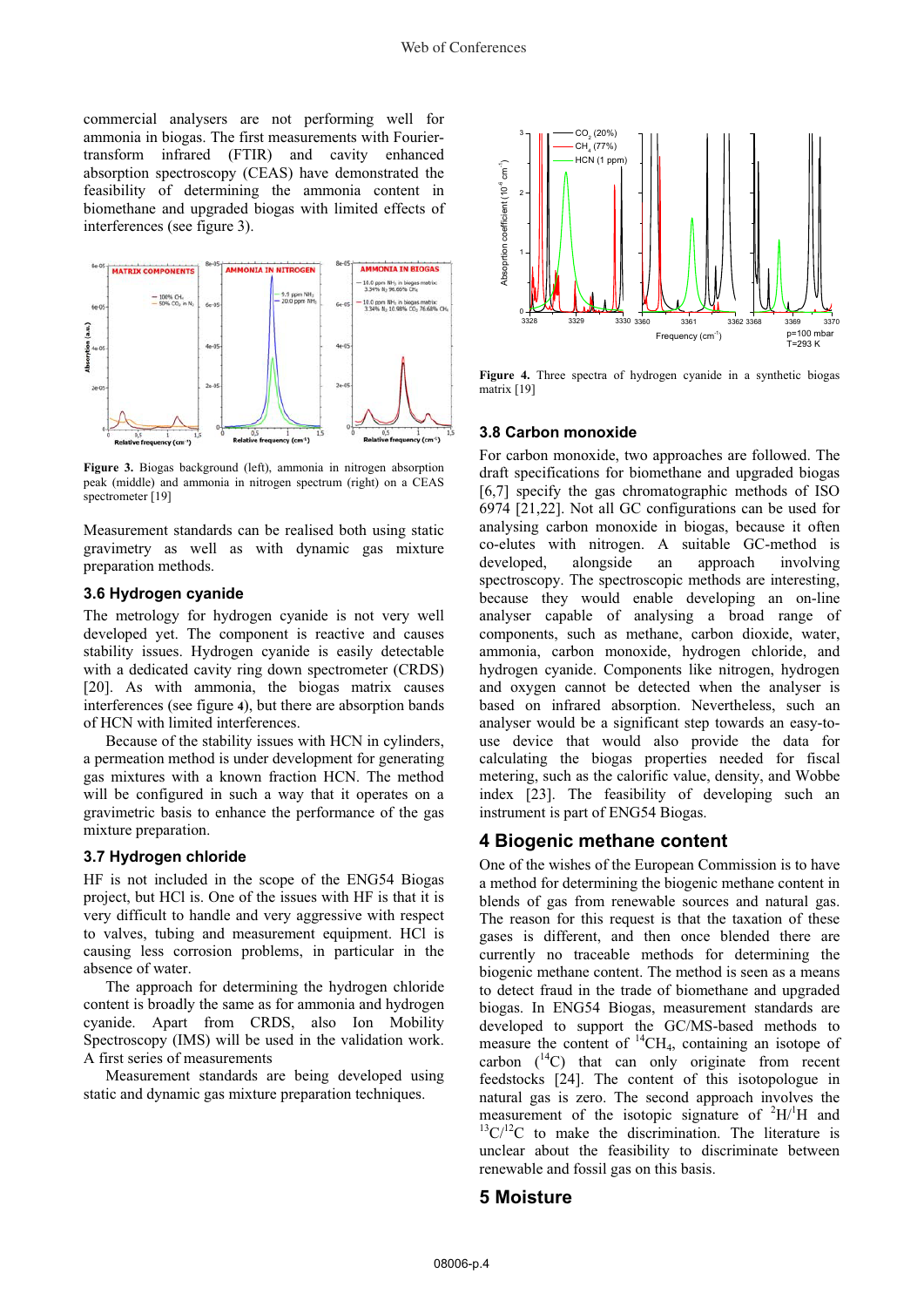ENG01 GAS [11] successfully delivered new calibration facilities providing metrological traceability to dew-point measurements in methane in a pressure range up to 6 MPa [25]. Furthermore, a novel research facility was constructed and used for determining the water vapour enhancement factor in methane. The results obtained show that online water content / dew-point measurements are significantly affected by the matrix gas and the enhancement factor applied in the calculations. All the measurements were carried out in air, nitrogen or pure methane. ENG54 Biogas focuses on the effect of significant variations in the gas composition on the water vapour enhancement factor and on the performance of dew-point sensors. After minor modifications in the facilities, measurements are carried out with gas compositions and at pressures relevant to the biogas applications (e.g.,  $0.1 \text{ MPa} - 60 \text{ MPa}$ ). The subsequent modelling leads to an accurate calculation method for the water vapour enhancement factor in biogas with varying gas composition which is not currently available, including the associated measurement uncertainty.

## **6 Particulates**

The draft specifications for biomethane and upgraded biogas [6,7] require the gas to be "technically free" from particulates. In the recent years, substantial progress has been made in measuring the particulate content of air, such as test methods for determining solid particle content in compressed air based on counting particles [26] and by mass concentration [27]. In ENG54 Biogas, work is done to assess to what extent these methods are applicable to biogas. Practically, the aim will be to maintain dust levels in biogas that do not exceed the ones in natural gas.

## **7 Calorific value and density**

The measurement of the physical properties of nonconventional gases has been one of the aims of ENG01 GAS [11,28]. Accurate and traceable calorimeters were developed and validated by measuring the calorific value of non-conventional reference gas mixtures. Relative expanded uncertainties from 0.08 % to 0.48 % have been obtained for the reference calorimeter while uncertainties with field calorimeters range from 0.18 % to 2.52 % for the same mixtures. [29]. While the indirect method for the calorific value calculation of biogases (based on gas chromatographic composition measurement) [23] comes with substantially higher costs of ownership and is reported to suffer from reliability issues, calorimeters can be the solution for biogas producers and distributors seeking reliable energy measurements. A key issue is to optimise the combustion conditions for biogas at every stage of its purification and upgrading, to avoid biases in the calorific value, which leads to the wrong pricing of the biogas and biomethane delivered. The problem of combustion potentially due to various factors such as the level of impurities, the particle and water contents in the biogases is resolved by making significant improvements to the facilities validated in ENG01 GAS [11].

Traceable measurements of the key physical properties of biogas (e.g., calorific value, density, and Wobbe index) are urgently required. Complementary to the work on the calorific value, density calculations are improved by assessing the validity of the equations-ofstate used for this purpose [30].

## **8 Sampling issues**

The sampling of biogas is a key and critical step in conformity assessment, in particular where it comes to sampling biogas for measuring the contents of impurities. Accurate and representative sampling is a prerequisite for having confidence in the results of analyses performed on biogas samples. Current methods for sampling reactive and unstable components in biogas give grossly inconsistent and unreliable results.

In preparation of experimental work to assess the suitability of sample cylinders, sorption tubes and sample bags with respect to the target impurities, a literature survey has been made to identify the most promising solutions [31]. Most of the work found in the literature focuses on VOCs and siloxanes in particular, and for example little is found about sampling for ammonia.

The planned experimental work will take advantage of the availability of novel measurement standards and methods and lead to a best practice guide on biogas sampling.

# **9 Concluding remarks and outlook**

The preparation of the draft specifications for biogas and biomethane as developed in CEN/TC408 under the mandate M/475 is the first step into a process that eventually leads to a measurement infrastructure that facilitates the injection of biomethane and upgraded biogas into natural gas grids and for use as transport fuel [6,7]. The response from the metrology community in setting up a project to develop novel measurement standards and methods to address the demands of the industry in the form of ENG54 Biogas is an important second step. On the basis of the results of this project, services can be delivered such as certified reference materials, calibrations and proficiency testing schemes, that will greatly improve the measurement performance of laboratories testing biomethane and biogas, and where applicable, also those of online measurement systems. In doing so, implementing EN 1776 [32] for these renewable energy gases is brought a leap step forward.

The first results in ENG54 Biogas indicate that the project is well on target and leads to novel results. It is for example indeed feasible to use infrared spectroscopy for selected impurities, which so far has not been satisfactorily demonstrated for energy gases, which all have large absorptions in the infrared region.

# **References**

- 1. Directive 2009/28/EC of the European Parliament and of the Council on the promotion of the use of energy from renewable sources, Brussels, 23 April 2009
- 2. COM (2010) 639, Energy 2020, A strategy for competitive, sustainable and secure energy
- 3. European Commission, Directorate-general for energy, M/475 EN, Mandate to CEN for standards for biomethane for use in transport and injection in natural gas pipelines, Brussels, 8 November 2010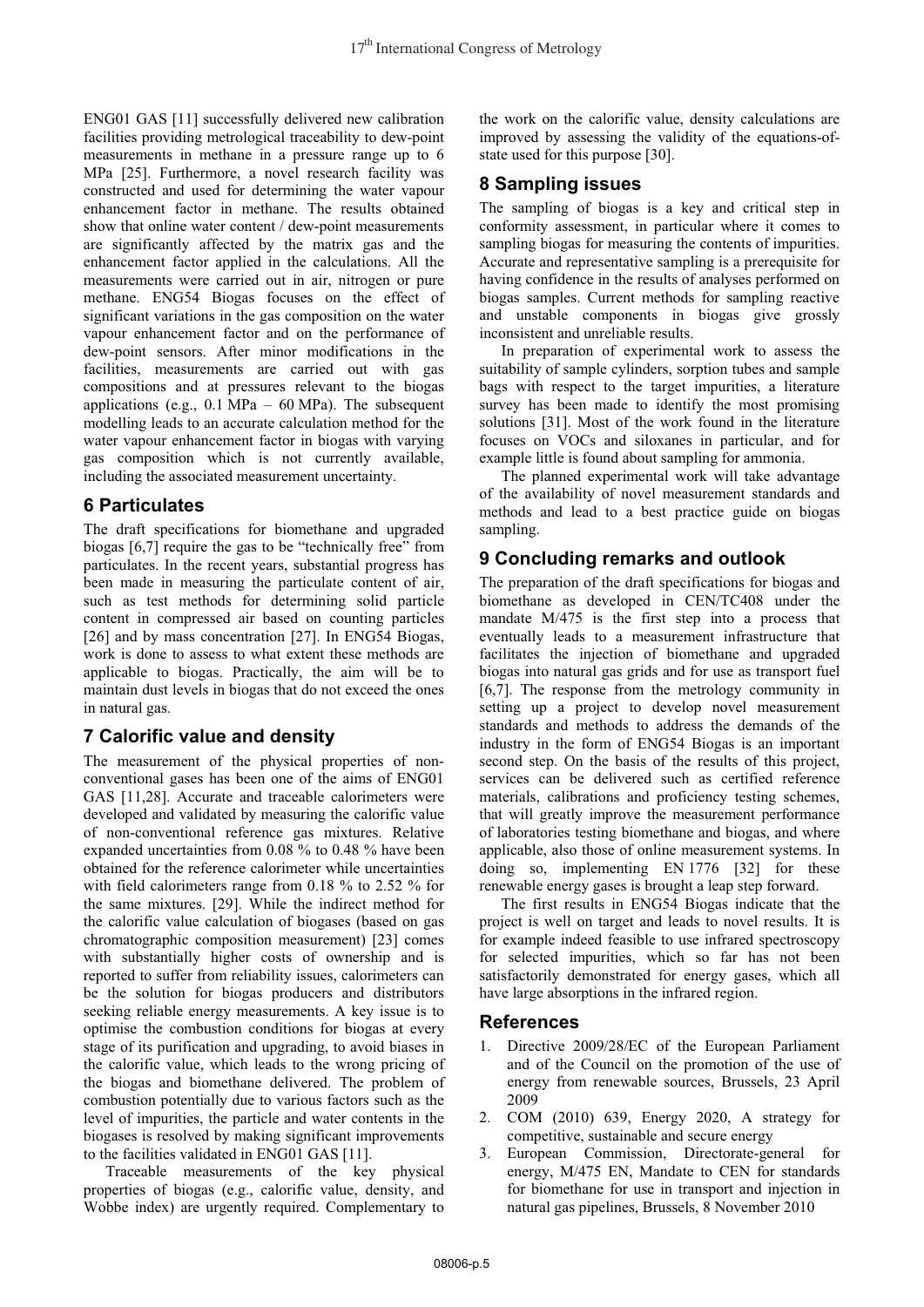- 4. European Commission, Directorate-general for energy and transport, M/400 EN, Mandate to CEN for standardisation in the field of gas qualities, Brussels, 16 January 2007
- 5. Directive 2003/55/EC of the European Parliament and of the Council concerning the common rules for the internal market in natural gas, Brussels, 26 June 2003
- 6. prEN 16723-1 -- Natural gas and biomethane for use in transport and biomethane for injection in the natural gas network -- Part 1: Specifications for biomethane for injection in the natural gas network, Committee Draft, 2014
- 7. prEN 16723-2 -- Natural gas and biomethane for use in transport and biomethane for injection in the natural gas network -- Part 2: Automotive fuel specifications, Committee Draft, 2014
- 8. prEN 16726 -- Gas infrastructure -- Quality of gas -- Group H, Committee Draft, 2014
- 9. A.M.H. van der Veen, K. Arrhenius, A. Murugan, C. Mandereau, M. Svensson, "Standardisation of methods for impurity contents in biomethane and upgraded biogas", Potential Research Topic, EMPIR call 2015 for pre- and co-normative research, http://msu.euramet.org/pre\_norm\_2015/SRTs/SRTn05.pdf
- 10. European Metrology Research Programme, ENG54 Metrology for Biogas, http://projects.npl.co.uk/metrology-for-biogas/ and http://www.euramet.org/Media/docs/EMRP/JRP/JRP \_Summaries\_2013/Energy\_JRPs/ENG54\_Publishabl e\_JRP\_Summary.pdf
- 11. A.S. Brown, D.N. Jones, M.J.T. Milton, M.L. Downey, G.M. Vargha, A.M.H. van der Veen, H. Ent, K. Arrhenius, D. Tuma, "Towards an European infrastructure for the characterisation of energy gases", Proc. 2<sup>nd</sup> IMEKO TC 11 International Symposium Metrological Infrastructure, 2011
- 12. Evaluation of measurement data The role of measurement uncertainty in conformity assessment JCGM 106:2012
- 13. F.R. Guenther, W.R. Miller, D.L. Duewer, G.S. Heo, Y.-D. Kim, A.M.H. van der Veen, L. Konopelko, Y. Kustikov, N. Shor, C. Brookes, M. Milton, F. Dias, H. Qiao, "International Comparison CCQM-K41: Hydrogen sulfide in nitrogen", Metrologia **44** (2007), Techn. Suppl. 08004
- 14. L. Culleton, "Reference gas standards and methods for the measurement of siloxanes and total silicon in biogas", Proc. 8<sup>th</sup> International Gas Analysis Symposium & Exhibition, Rotterdam, the Netherlands, 2015
- 15. L.A. Konopelko, Y.A. Kustikov, I.M. Vishnyakov, M.V. Pavlov, O.V. Efremova, Jin-Chun Woo, Yong-Doo Kim, R.M. Wessel, P.R. Ziel, M.J.T. Milton, G. Vargha, A. Brown, I. Uprichard, "The Final Report and the results of key comparison CCQM-K65: Gas standards containing methyl and ethyl mercaptans (at the level of 20 - 30 μmol/mol) in methane", Metrologia **47** (2010) Tech. Suppl., 08004
- 16. ISO 6145 Gas analysis -- Preparation of calibration gas mixtures using dynamic volumetric methods (all parts), ISO, 2001-2014
- 17. ISO 6142 Gas analysis -- Preparation of calibration gas mixtures -- Gravimetric method,  $2<sup>nd</sup>$  edition, ISO, 2001
- 18. A.S. Brown, A. Murugan and R. J. C. Brown, "Measurement of 'total halogenated compounds' in hydrogen: is the ISO 14687 specification achievable?" , Accred. Qual. Assur. **20** (2015) pp. 223-227.
- 19. Persijn S.T., Personal communication
- 20. S. Persijn, F. Harren, A. van der Veen, "Quantitative gas measurements using a versatile OPO-based cavity ringdown spectrometer and the comparison with spectroscopic databases", Applied Physics B **100** (2010), pp. 383–390
- 21. ISO 6974-1 -- Natural gas -- Determination of composition with defined uncertainty by gas chromatography -- Part 1: Guidelines for tailored analysis, 2nd edition, ISO Geneva, 2012
- 22. ISO 6974-2 -- Natural gas -- Determination of composition with defined uncertainty by gas chromatography -- Part 2: Measuring-system characteristics and statistics for processing of data, 2<sup>nd</sup> edition, ISO Geneva, 2012
- 23. ISO 6976 Natural gas -- Calculation of calorific values, density, relative density and Wobbe index from composition, ISO Geneva, 1995
- 24. S.W.L. Palstra, H.A.J. Meijer, Biogenic carbon fraction of biogas and natural gas fuel mixtures determined with  $14C$ , Radiocarbon, 56(1), (2014), pp. 7-28
- 25. R. Bosma, D. Mutter, A. Peruzzi, "Validation of Primary Water Dew-Point Generator for Methane at Pressures up to 6 MPa", International Journal of Thermophysics **35**(6-7) (2014), pp. 738-747
- 26. ISO 8573-4, Compressed air Part 4: Test methods for solid particle content, 2001
- 27. ISO 8573-8, Compressed air Part 8: Test methods for solid particle content by mass concentration, 2004
- 28. F. Haloua, S.M. Sarge, T.E. Fernandez, C. García Izquierdo, J.J. Segovia C. Chamorro, M. Bozoianu, "Caloric quantities and density measurement of nonconventional gases", Proc. 2nd IMEKO TC 11 International Symposium Metrological Infrastructure, 2011
- 29. F. Haloua, E. Foulon, E. El-Harti, S.M. Sarge, J. Rauch, M. Neagu, A.S. Brown, D. Tuma "Comparison of traceable methods for determining the calorific value of non-conventional fuel gases", Int. J. Thermal Sci., submitted
- 30. M.E. Mondéjar,T.E. Fernández-Vicente, F. Haloua, C.R. Chamorro, "Experimental determination of (p, -, T) properties for mixtures of carbon dioxide with methane for the thermodynamic characterization of non-conventional energy gases", J. Chemical & Engineering Data, 2012, 57 (9) pp 2581-2588
- 31. K. Arrhenius, A.S. Brown, A.M.H. van der Veen, "Suitability of different containers for the sampling and storage of biogas and biomethane for the